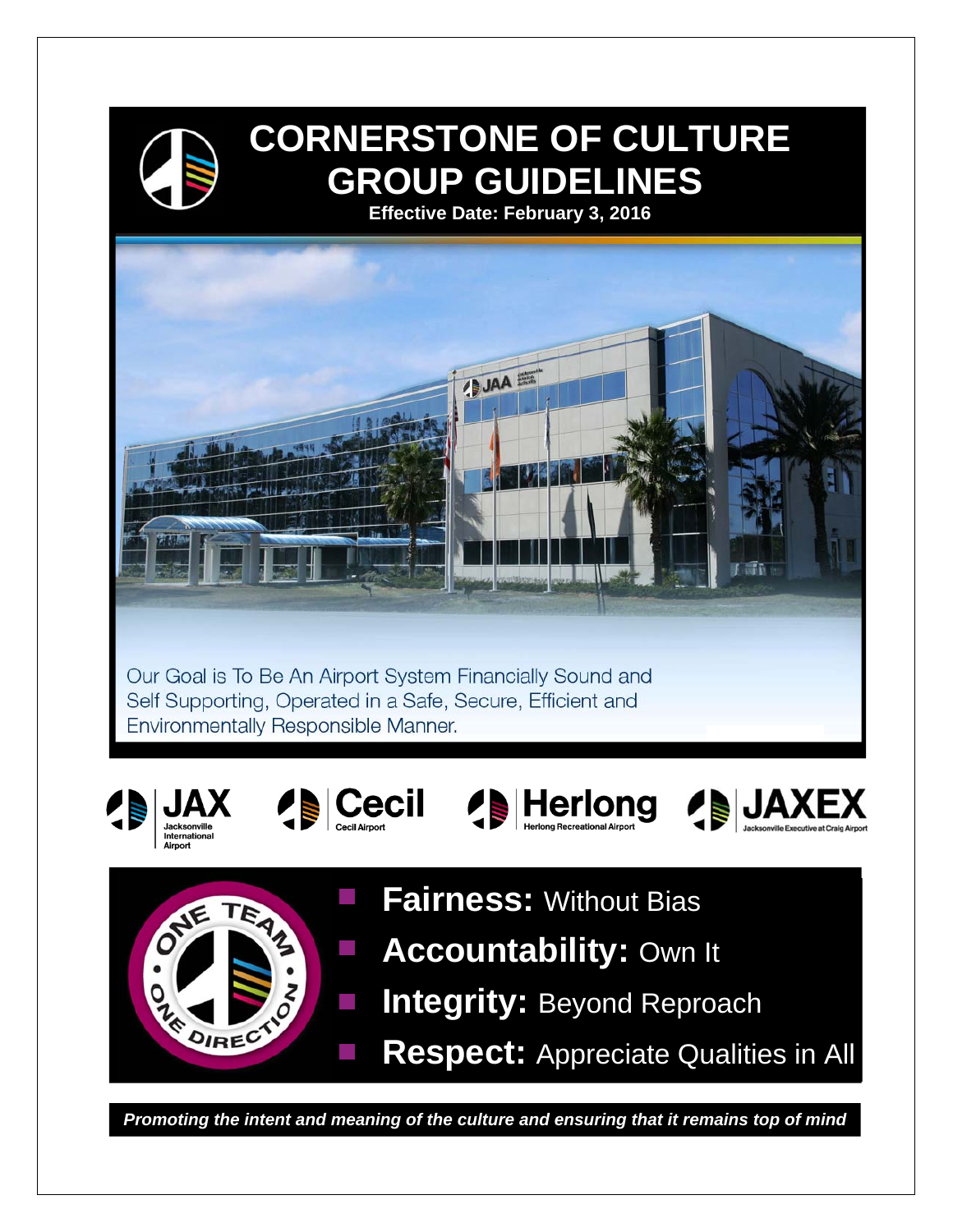## **TABLE OF CONTENTS**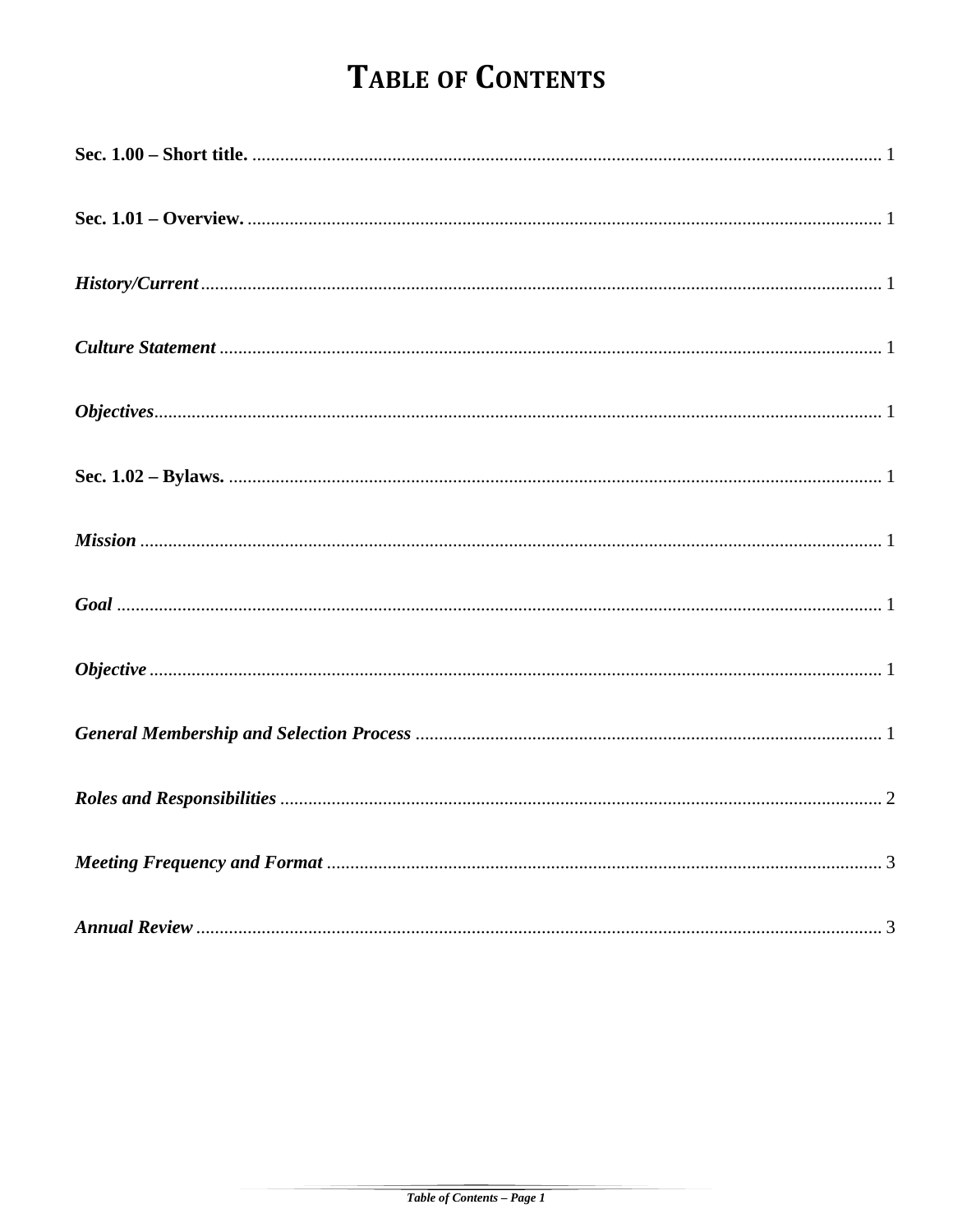### **CORNERSTONE OF CULTURE GROUP GUIDELINES**

### **Sec. 1.00 – Short title.**

The following document shall be known as the JAA's Cornerstone of Culture Group Guidelines.

#### **Sec. 1.01 – Overview.**

| A.              | <b>History/Current</b>             | The group was formed by the CEO in August 2011 and charged with developing and<br>implementing a new corporate culture system; the Cornerstone of Culture, including<br>the FAIR statement, was adopted and rolled out to all employees and the Board of<br>Directors in October 2011. |
|-----------------|------------------------------------|----------------------------------------------------------------------------------------------------------------------------------------------------------------------------------------------------------------------------------------------------------------------------------------|
| $B$ .           | <b>Culture</b><br><b>Statement</b> | The Cornerstone of Culture group will promote the intent and meaning of the culture<br>and ensure that it remains top of mind.                                                                                                                                                         |
| $\mathcal{C}$ . | <i><b>Objectives</b></i>           | The Cornerstone of Culture's primary objectives are to:<br>Ensure that the culture continues to thrive and remains in the forefront of everyday<br>1.<br>at JAA; and<br>Develop fun and meaningful ways to keep the culture fresh among employees.                                     |

#### **Sec. 1.02 – Bylaws.**

| А.             | <b>Mission</b>                                               | The Cornerstone of Culture group will promote the intent and meaning of the culture<br>and ensure that it remains top of mind.                                                                                                                                                          |
|----------------|--------------------------------------------------------------|-----------------------------------------------------------------------------------------------------------------------------------------------------------------------------------------------------------------------------------------------------------------------------------------|
| <b>B.</b>      | Goal                                                         | The goal of the Cornerstone of Culture group is to develop the means by which to<br>ensure that the intent and meaning of the culture is always in the forefront of daily<br>activities of every JAA employee.                                                                          |
| $\mathbf{C}$ . | <i><b>Objective</b></i>                                      | The objective of the Cornerstone of Culture group is to advocate and promote a<br>culture of Fairness (Without Bias), Accountability (Own It), Integrity (Beyond<br>Reproach), and Respect (Appreciate Qualities in All).                                                               |
| D.             | <b>General</b><br>Membership and<br><b>Selection Process</b> | <b>General Eligibility:</b> Membership on the team is open to all employees who have<br>1.<br>completed their introductory period and are in good standing.<br><b>Prospects:</b> Prospective members are those employees who demonstrate the FAIR<br>statement in their daily behavior. |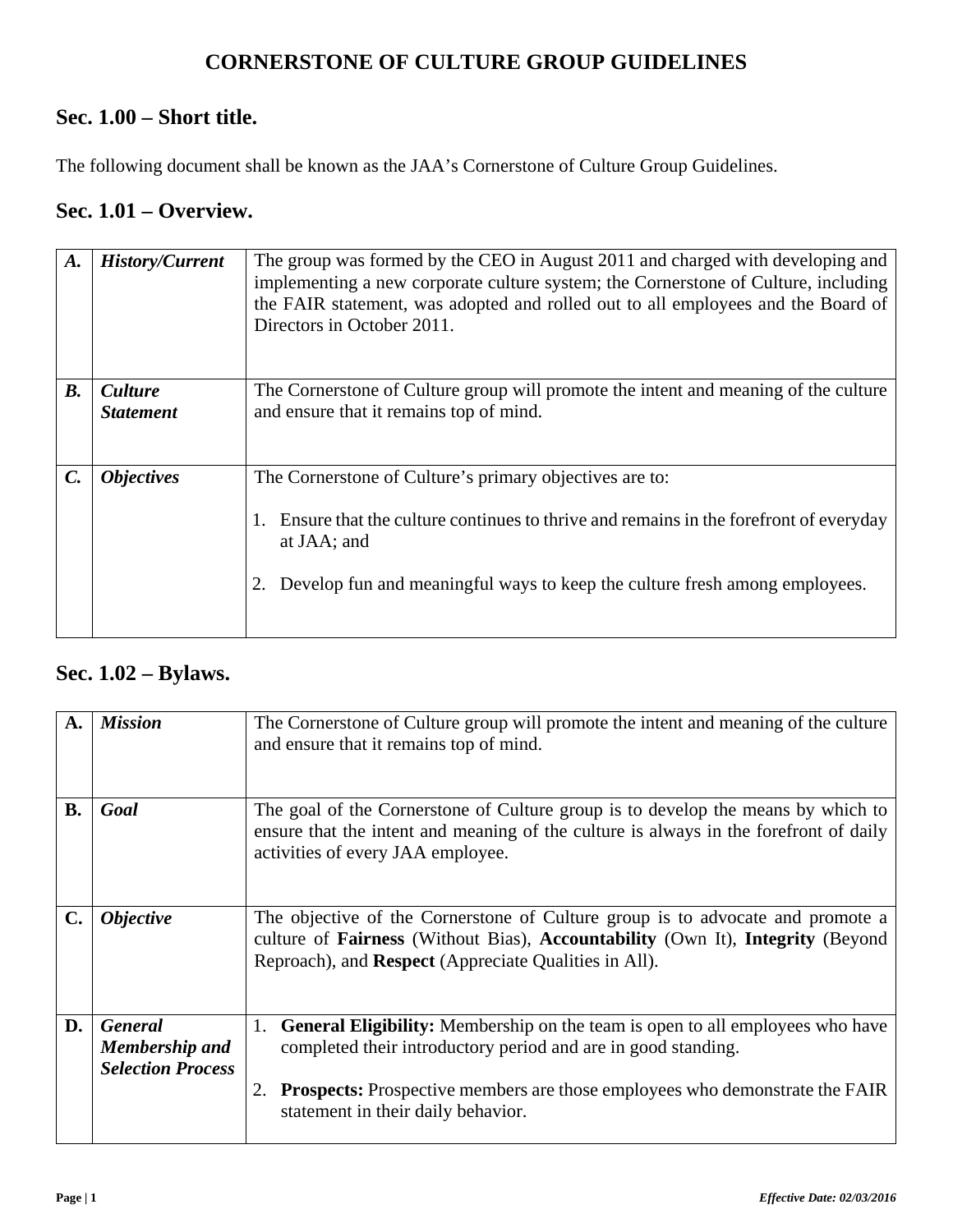|    |                                      |    | 3. Number of Members: Ten (10) employees will serve as members on the group,<br>one (1) of which will be an "Advisor," and efforts will be made to ensure they<br>represent all departments, job levels, locations, genders, ethnicities, and ages.<br>Nine (9) of the members will each have one vote, and the Advisor will hold the<br>tie-breaking vote.                                                                              |
|----|--------------------------------------|----|------------------------------------------------------------------------------------------------------------------------------------------------------------------------------------------------------------------------------------------------------------------------------------------------------------------------------------------------------------------------------------------------------------------------------------------|
|    |                                      |    | 4. <b>Commitment:</b> The membership commitment is active participation in<br>Cornerstone of Culture group meetings and JAA employee events.                                                                                                                                                                                                                                                                                             |
|    |                                      |    | 5. Elections: Election of officers is held annually, during the month of January,<br>using the democratic process of one vote per group member, with the Advisor<br>voting only in the case of a tie.                                                                                                                                                                                                                                    |
|    |                                      |    | 6. <b>Term of Membership:</b> Members will rotate off every two (2) years on a staggered<br>basis; the process of replacing a member who has notified the chair of their desire<br>to depart the group shall begin immediately upon receipt of said notification<br>however, if at all possible, a departing member shall remain until their<br>replacement has been named.                                                              |
|    |                                      |    | 7. Filling Vacancies: When filling an opening in the group, the following methods<br>will be used to source prospective members:                                                                                                                                                                                                                                                                                                         |
|    |                                      |    | a. Recruitment by current members; and                                                                                                                                                                                                                                                                                                                                                                                                   |
|    |                                      |    | b. Formalized solicitation.                                                                                                                                                                                                                                                                                                                                                                                                              |
|    |                                      |    | 8. Time Commitment and Coordination: When discussing prospective<br>membership with an employee, both the employee and their manager will be made<br>aware of the time commitment involved in being a part of the group, and upon<br>joining, the employee thereby understands and agrees (1) to the necessary time<br>commitment and (2) to communicate and coordinate with their manager when<br>requesting time for said involvement. |
| Е. | Roles and<br><b>Responsibilities</b> |    | 1. Active Engagement: Members are required to be actively engaged in the business<br>and activities of the group.                                                                                                                                                                                                                                                                                                                        |
|    |                                      | 2. | <b>Resignation Notice:</b> Any member may leave the group at any time, with written<br>notice to the chair.                                                                                                                                                                                                                                                                                                                              |
|    |                                      |    | 3. <b>Removal Process:</b> If a member is not fulfilling their role and/or obligation, the<br>chair, via vote, shall have the right to ask said member to step down; however, the<br>chair will first discuss the circumstances surrounding the lack of engagement with<br>the member and if it is deemed to be in the best interest of promoting the mission<br>of the group, the step-down request will then be made.                  |
|    |                                      |    | 4. <b>Chair:</b> The duties of the Chair generally includes the following:                                                                                                                                                                                                                                                                                                                                                               |
|    |                                      |    | a. Prepare meeting agendas;                                                                                                                                                                                                                                                                                                                                                                                                              |
|    |                                      |    | b. Facilitate meetings; and                                                                                                                                                                                                                                                                                                                                                                                                              |
|    |                                      |    | c. Provide leadership.                                                                                                                                                                                                                                                                                                                                                                                                                   |